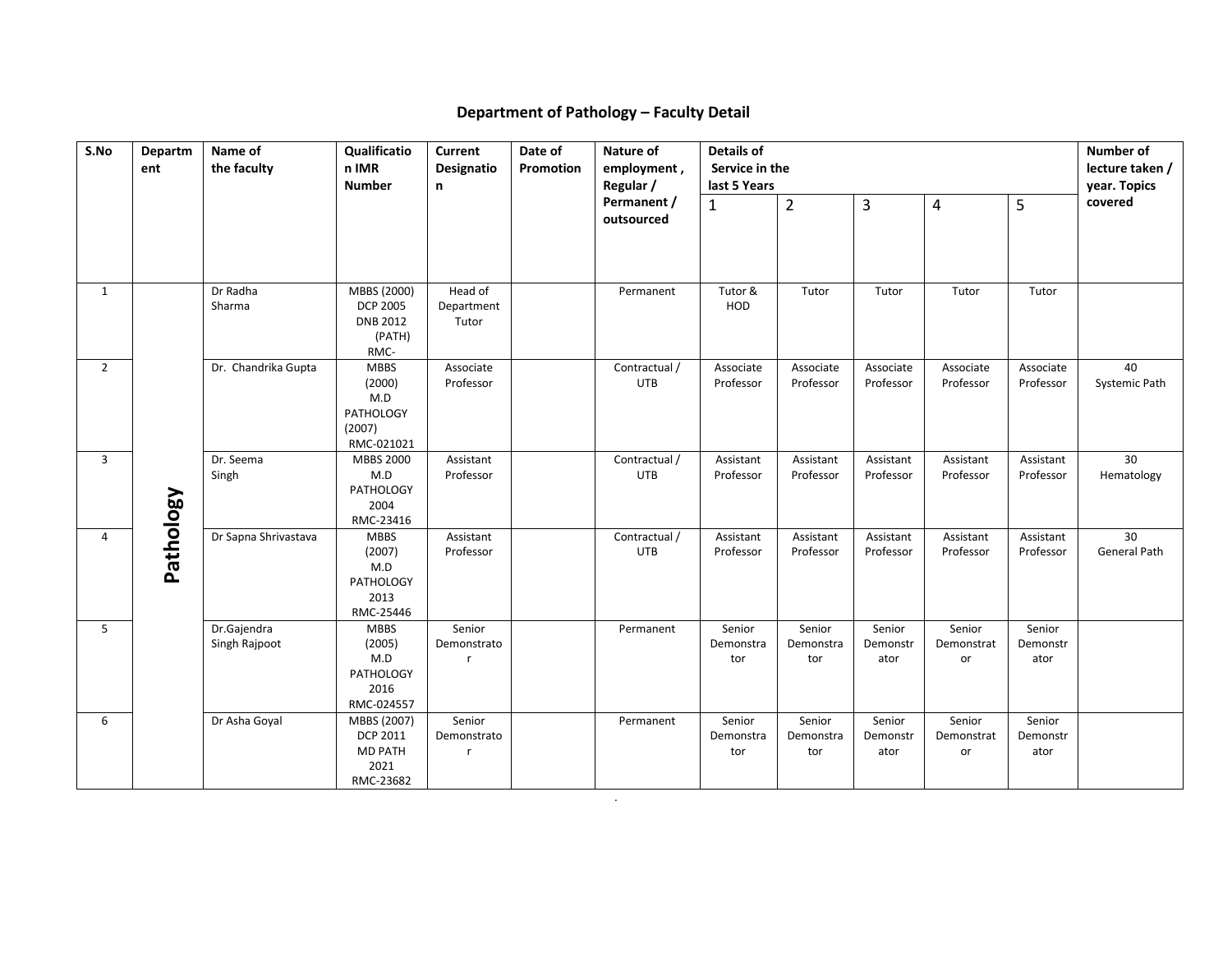| $\overline{7}$ |              | <b>MBBS</b> | Senior      | Contractual / | Senior    | Senior    | Senior   | Senior      | Senior   |  |
|----------------|--------------|-------------|-------------|---------------|-----------|-----------|----------|-------------|----------|--|
|                | Dr Archana   | (2007)      | Demonstrato | <b>UTB</b>    | Demonstra | Demonstra | Demonstr | Demonstrato | Demonstr |  |
|                | Singh        | M.D         |             |               | tor       | tor       | ator     |             | ator     |  |
|                |              | PATHOLOGY   |             |               |           |           |          |             |          |  |
|                |              | (2013)      |             |               |           |           |          |             |          |  |
|                |              | RMC-13268   |             |               |           |           |          |             |          |  |
| 8              | Dr.          | <b>MBBS</b> | Senior      | Regular       | Senior    |           |          |             |          |  |
|                | Vikramaditya | (2012)      | resident    |               | resident  |           |          |             |          |  |
|                | singh        | M.D         |             |               |           |           |          |             |          |  |
|                |              | PATHOLOGY   |             |               |           |           |          |             |          |  |
|                |              | (2021)      |             |               |           |           |          |             |          |  |
|                |              | RMC-22880   |             |               |           |           |          |             |          |  |
| 9              |              | <b>MBBS</b> | Senior      | Regular       | Senior    |           |          |             |          |  |
|                | Dr. Anoop    | (2010)      | resident    |               | resident  |           |          |             |          |  |
|                | kumar        | M.D         |             |               |           |           |          |             |          |  |
|                |              | PATHOLOGY   |             |               |           |           |          |             |          |  |
|                |              | (2019)      |             |               |           |           |          |             |          |  |
|                |              | RMC-19724   |             |               |           |           |          |             |          |  |
|                |              |             |             |               |           |           |          |             |          |  |
|                |              |             |             |               |           |           |          |             |          |  |

## **Publications:**

| S.No | <b>Faculty Name</b> | <b>Publication in Vancouver referencing style</b>                                                                                                                                                                                                                                                                                                                                                                                                                                                                                                                                                                                                                                                                                                                                                                                                                                                                                                                                                                                                                                                                                              | <b>Pubmed Indexed</b><br>Yes / No | <b>Scopus</b> |
|------|---------------------|------------------------------------------------------------------------------------------------------------------------------------------------------------------------------------------------------------------------------------------------------------------------------------------------------------------------------------------------------------------------------------------------------------------------------------------------------------------------------------------------------------------------------------------------------------------------------------------------------------------------------------------------------------------------------------------------------------------------------------------------------------------------------------------------------------------------------------------------------------------------------------------------------------------------------------------------------------------------------------------------------------------------------------------------------------------------------------------------------------------------------------------------|-----------------------------------|---------------|
|      | Dr. Radha Sharma    | A new clinico- pharmacologic score as predictor of outcomes in hospital<br>admitted patients, radha sharma, neeraj nagaich and niranjana<br>nair. International Journal of Current Advanced Research ISSN: O: 2319-<br>6475, ISSN: P: 2319-6505, Impact Factor: 6.614 Available Online at<br>www.journalijcar.org Volume 8; Issue 02(E); February 2019 Page<br>No.17444-17448 DOI: http://dx.doi.org/10.24327/ijcar.2019.17448.3310<br>Non-Invasive Assessment of Liver Fibrosis Through Echosens Fibro<br>2.<br>Meter Virus Journal of Clinical and Experimental Hepatology Volume 5,<br>Supplement 2, June–July 2015 Page S74<br>Liver Diseases Associated with Celiac Disease Journal of Clinical and<br>3.<br>Experimental Hepatology Volume 5, Supplement 2, June–July 2015  Page<br>S72.<br>Cell Block and IHC: A New weapon in Diagnostic Armamentarium in<br>4.<br>Differentiating Liver Sol Journal of clinical and experimental hepatology<br>Volume 5, supplement 2, June-July 2015 Radha Sharma, Neeraj Nagaich,<br>Prashant Katiyar, Subha Gupta.<br>Factors affecting remission and relapse in alcohol dependence can they<br>5. |                                   |               |
|      |                     | really be predicted? Journal of clinical and experimental hepatologu<br>Volume 5, supplement 2, June- July 2015, Pages S13-S14 Neeraj Nagaich,<br>Radha Sharma, Neeraj Garg, Sandeep Nijhawan.                                                                                                                                                                                                                                                                                                                                                                                                                                                                                                                                                                                                                                                                                                                                                                                                                                                                                                                                                 |                                   |               |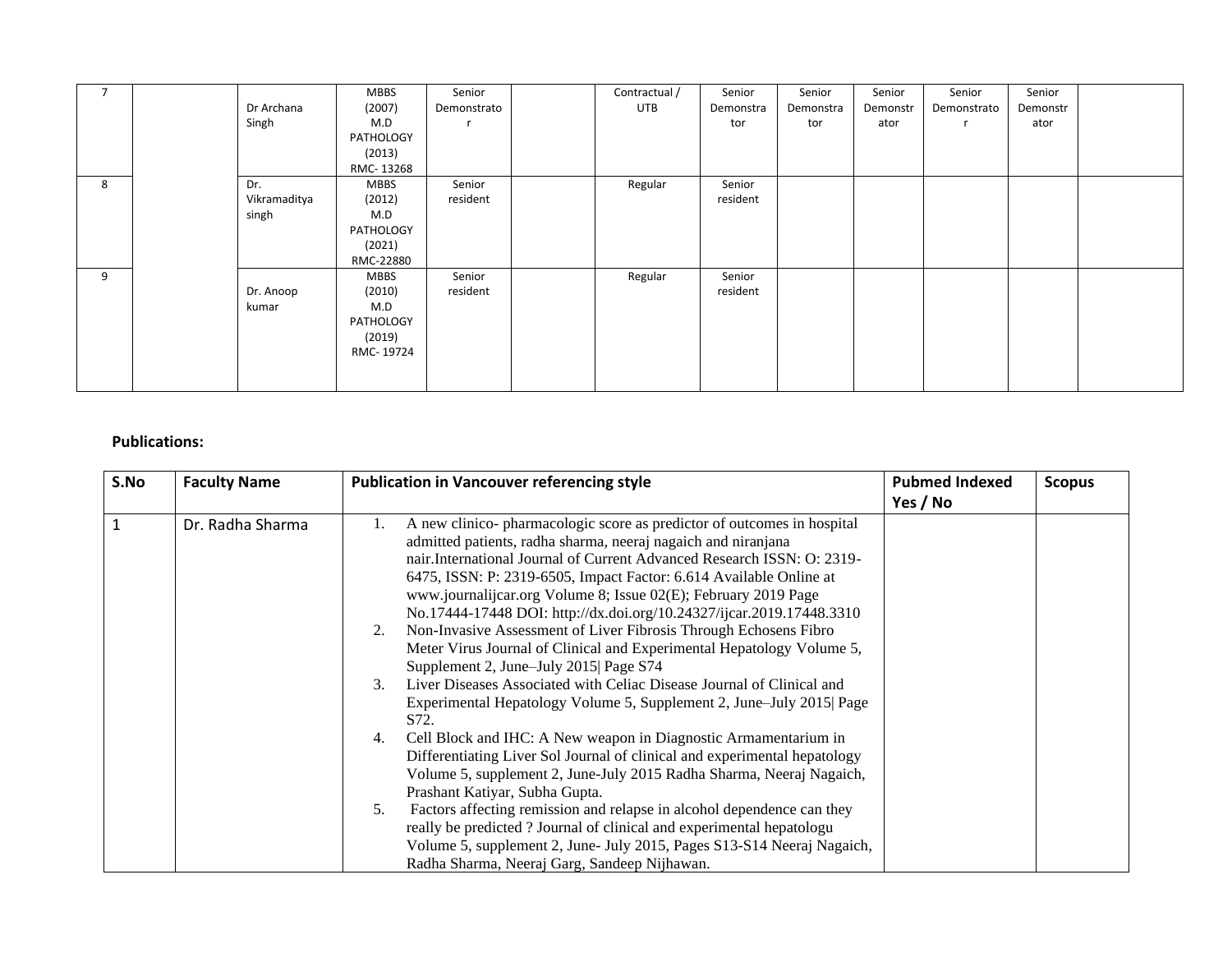|                |                     | 6. | Mitomycin C, A rescue therapy in corrosive esophageal stricture refractory  |  |
|----------------|---------------------|----|-----------------------------------------------------------------------------|--|
|                |                     |    | to endoscopic dilatation manuscript number: IJCAR-0102-2015 Accepted        |  |
|                |                     |    | for publication in September issue. International Journal of current        |  |
|                |                     |    | advanced research 2015. Neeraj Nagaich, Radha Sharma, Sandeep               |  |
|                |                     |    | Nijhawan.                                                                   |  |
|                |                     | 7. | Histopathological profile of caustic Esophageal strictures on chronic       |  |
|                |                     |    | endoscopic Dilatation: What is the safe limit ? J Cancer Prev Curr Res      |  |
|                |                     |    |                                                                             |  |
|                |                     |    | 2015, 2(1): 00023,. Neeraj Nagaich*, Radha Sharma, Sandeep Nijhawan.        |  |
|                |                     | 8. | A new scoring index for NAFLD-Redefining grey zone. Journal of clinical     |  |
|                |                     |    | & experimental Hepatology march 2014                                        |  |
|                |                     | 9. | Answering Quandary of liver disease in pregnancy. Experience of a tertiary  |  |
|                |                     |    | referral centre from India.Journal of clinical & experimental Hepatology    |  |
|                |                     |    | march 2014                                                                  |  |
|                |                     |    | 10. Clinical & IHC profie in autoimmune liver ds-study from a tertiary care |  |
|                |                     |    | centre from India. Journal of clinical & experimental Hepatology march      |  |
|                |                     |    | 2014                                                                        |  |
|                |                     |    | 11. An insight in to skin ds among patients of chronic liver ds. Journal of |  |
|                |                     |    | clinical & experimental Hepatology march 2014.                              |  |
|                |                     |    | 12. MITOMYCIN C - A RAY OF HOPE IN REFRACTORY CORROSIVE                     |  |
|                |                     |    | ESOPHAGEAL STRICTURES dis esophagus ;2013 jun 24.doi;                       |  |
|                |                     |    | 10.1111/s12664-012 -0264-3                                                  |  |
|                |                     |    | 13. N nagaich, S. Nijhawan, Radha sharma                                    |  |
|                |                     |    | 14. ABCDE- index a new predictive model for severe alcoholic hepatitis      |  |
|                |                     |    | journal of clinical and Experimental hepatology / march 2013 / Vol. 3 / no. |  |
|                |                     |    | $1s / s21 - s23$                                                            |  |
|                |                     |    | 15. Prevalence Of Associated Diseases In Indian Celiac ; UG 2013 (Accepted) |  |
|                |                     |    | 16. Sandeep nijhawan, neeraj nagaich, Radha Shama, prasant katiyar          |  |
|                |                     |    | 17. DIFFERENTIAL DIAGNOSIS OF HEPATOCELLULAR LESIONS-IS                     |  |
|                |                     |    | IMMUNOHISTOCHEMISTRY (IHC) USEFUL/ Journal Of Clinical And                  |  |
|                |                     |    | Experimental Hepatology / March 2013/ Vol. 3/ No. 1s Neeraj nagaich,        |  |
|                |                     |    | Sandeep nijhawan, Radha Sharma                                              |  |
|                |                     |    | 18. REVIEW ARTICLE. Histopathology in IBD, indeterminate colitis a Grey     |  |
|                |                     |    | zone.CURRENT MED TRENDS 2013;17:2853-2958                                   |  |
|                |                     |    | 19. Predictors Of Severity Of Corrosive Injury Indian J Gastroenterol (Nov. |  |
|                |                     |    | 2012) 31 (Suppl. 1) A1-A114 Doi 10.1007/S12664-012-0264-3                   |  |
| $\overline{2}$ | Dr. Chandrika Gupta |    | 1. Pitfalls in FNAC diagnosis of carcinoma breast: ijhcr/article/1572/1387  |  |
|                |                     |    | March 2020                                                                  |  |
|                |                     | 2. | Case report- Lactating adenoma-cytological dilemma March-2020               |  |
|                |                     | 3. | Dr. Chandrika Gupta, Dr. Kamlesh Yadav, Diagnostic problems in              |  |
|                |                     |    | cytological diagnosis of mucoepidermoid carcinoma; Report of 6 cases        |  |
|                |                     |    | with Histopathological correlation. International Journal of Medical        |  |
|                |                     |    | Sciences and Education; Vol-3, Issue-1, Jan-March 2016; 76-81               |  |
|                |                     | 4. | Dr. Chandrika Gupta, Dr. Narayani Joshi, Dr. D.K. Gupta, Fine needle        |  |
|                |                     |    |                                                                             |  |
|                |                     |    | aspiration cytology of salivary gland lesions with Histopathological        |  |